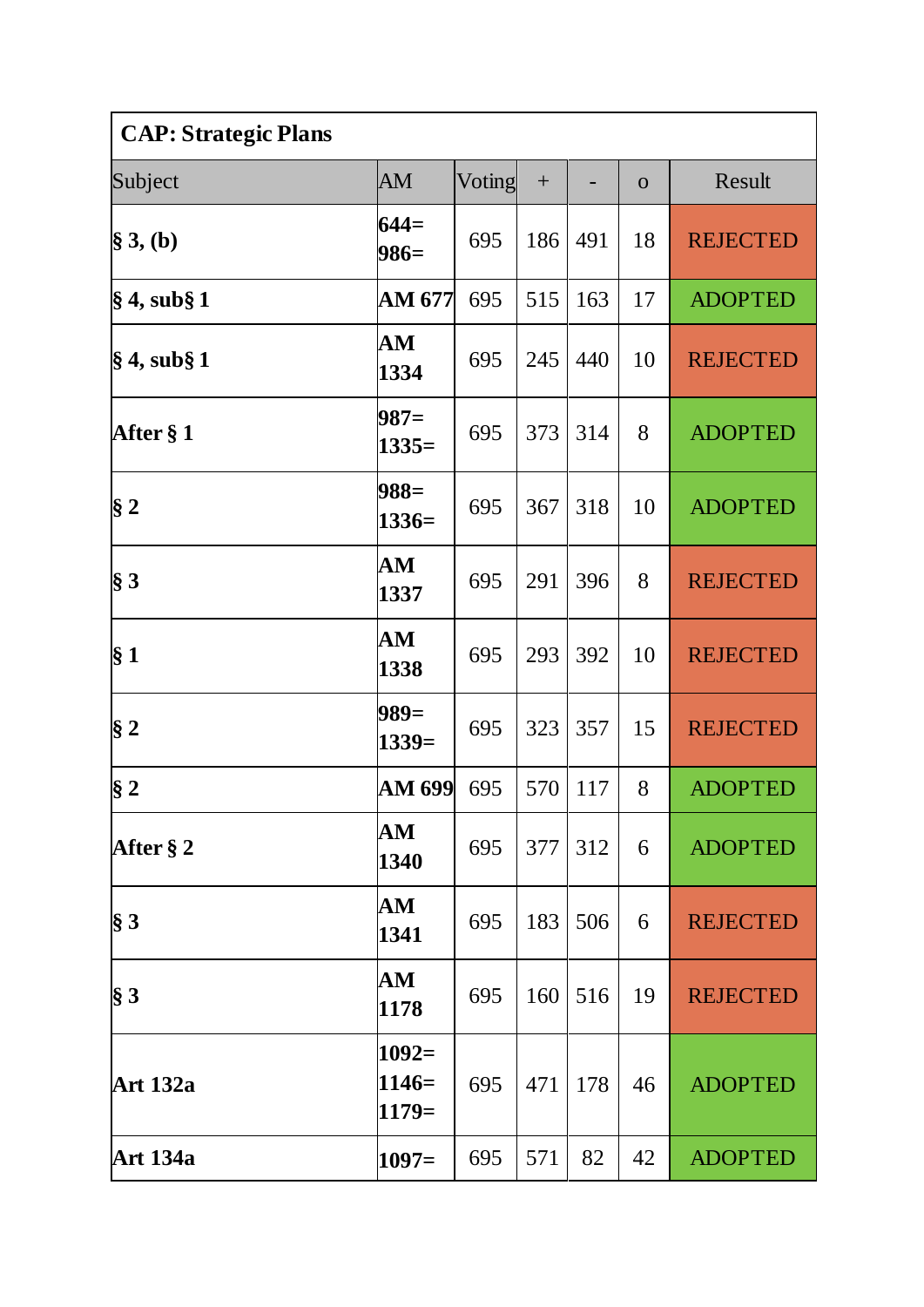|                    | $1125=$            |     |     |     |    |                 |
|--------------------|--------------------|-----|-----|-----|----|-----------------|
|                    | $1180=$            |     |     |     |    |                 |
| <b>Annex I</b>     | <b>AM 716</b>      | 695 | 223 | 412 | 60 | <b>REJECTED</b> |
| <b>Annex I</b>     | 1154/1             | 693 | 329 | 326 | 38 | <b>ADOPTED</b>  |
| <b>Annex I</b>     | 1154/2             | 694 | 433 | 200 | 61 | <b>ADOPTED</b>  |
| <b>Annex I</b>     | ${\bf AM}$<br>1358 |     |     |     |    | <b>FALLS</b>    |
| <b>Annex I</b>     | 843/1              |     |     |     |    | <b>FALLS</b>    |
| <b>Annex I</b>     | 843/2              |     |     |     |    | <b>FALLS</b>    |
| <b>Annex I</b>     | 843/3              |     |     |     |    | <b>FALLS</b>    |
| <b>Annex I</b>     | 843/4              |     |     |     |    | <b>FALLS</b>    |
| <b>Annex I</b>     | 843/5              |     |     |     |    | <b>FALLS</b>    |
| <b>Annex I</b>     | 843/6              |     |     |     |    | <b>FALLS</b>    |
| <b>Annex I</b>     | 843/7              |     |     |     |    | <b>FALLS</b>    |
| <b>Annex I</b>     | <b>AM 750</b>      |     |     |     |    | <b>FALLS</b>    |
| <b>Annex IX aa</b> | ${\bf AM}$<br>1142 | 695 | 277 | 361 | 57 | <b>REJECTED</b> |
| <b>Annex IX aa</b> | AM 725             | 694 | 476 | 174 | 44 | <b>ADOPTED</b>  |
| <b>Annex XI</b>    | AM 844             | 695 | 371 | 311 | 13 | <b>ADOPTED</b>  |
| Annex XI a         | ${\bf AM}$<br>1342 | 695 | 301 | 385 | 9  | <b>REJECTED</b> |
| <b>Annex XII</b>   | AM<br>1155         | 694 | 362 | 303 | 29 | <b>ADOPTED</b>  |
| <b>Annex XII</b>   | AM 726             |     |     |     |    | <b>FALLS</b>    |
| <b>Annex XII</b>   | AM 846             |     |     |     |    | <b>FALLS</b>    |
| <b>Recital 1</b>   | 776 /1             | 695 | 624 | 65  | 6  | <b>ADOPTED</b>  |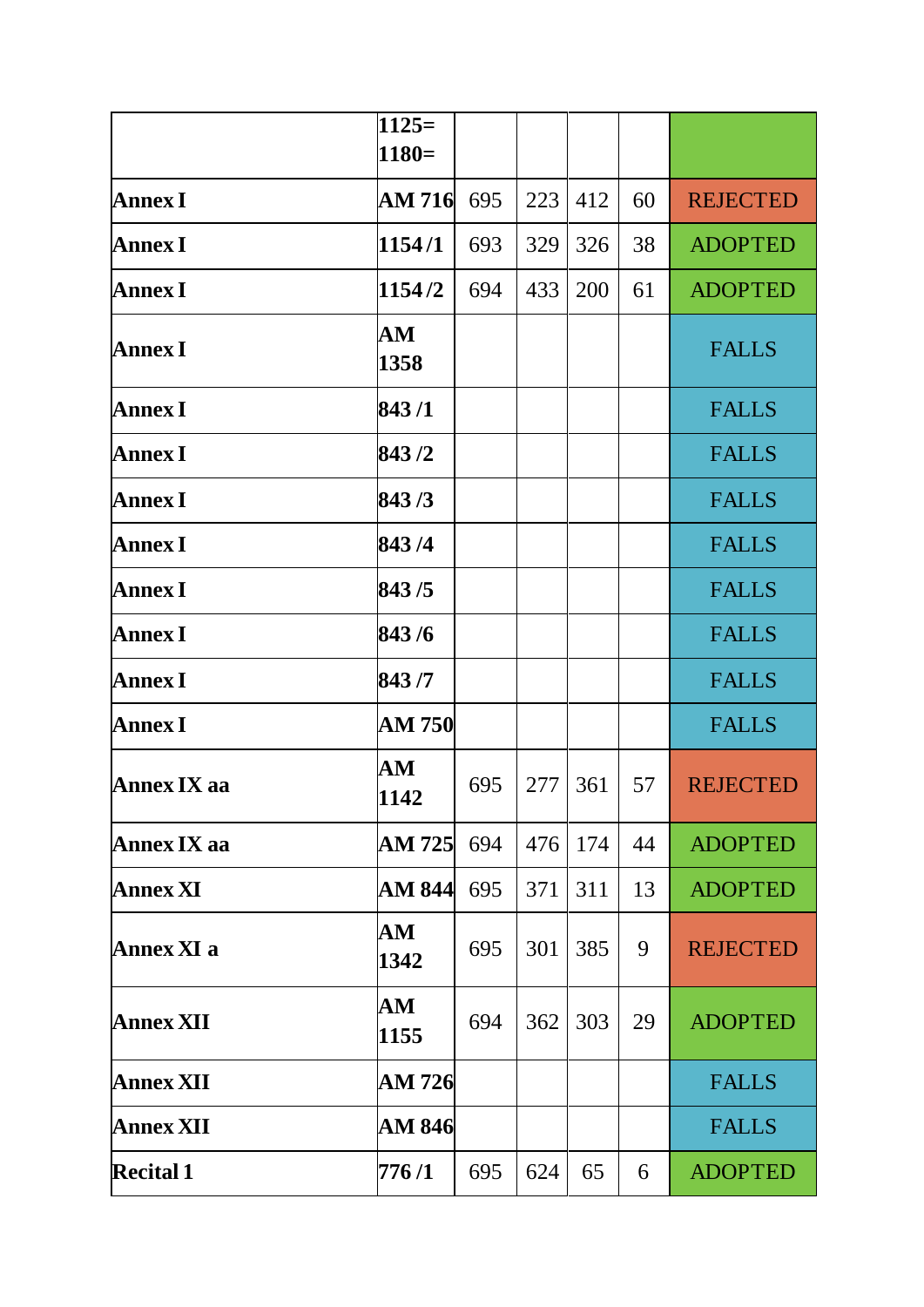| <b>Recital 1</b>  | 776 /2             | 695 | 511 | 181 | 3              | <b>ADOPTED</b>  |
|-------------------|--------------------|-----|-----|-----|----------------|-----------------|
| <b>Recital 1</b>  | AM 847             | 695 | 450 | 237 | 8              | <b>ADOPTED</b>  |
| After reci 1      | AM 737             | 694 | 200 | 478 | 16             | <b>REJECTED</b> |
| After reci 1      | ${\bf AM}$<br>1098 | 695 | 285 | 378 | 32             | <b>REJECTED</b> |
| <b>Recital 4</b>  | AM 990             | 693 | 109 | 582 | $\overline{2}$ | <b>REJECTED</b> |
| After reci 4      | AM 991             | 693 | 145 | 538 | 10             | <b>REJECTED</b> |
| After reci 9      | ${\bf AM}$<br>1099 | 695 | 289 | 364 | 42             | <b>REJECTED</b> |
| <b>Recital 11</b> | AM 13              | 695 | 401 | 273 | 21             | <b>ADOPTED</b>  |
| <b>Recital 11</b> | AM 778             |     |     |     |                | <b>FALLS</b>    |
| <b>Recital 11</b> | AM 992             |     |     |     |                | <b>FALLS</b>    |
|                   | AM 848             |     |     |     |                | <b>FALLS</b>    |
| <b>Recital 11</b> |                    |     |     |     |                |                 |
| After reci 11     | AM 849             | 695 | 325 | 358 | 12             | <b>REJECTED</b> |
| <b>Recital 13</b> | AM 850             | 695 | 287 | 398 | 10             | <b>REJECTED</b> |
| <b>Recital 14</b> | AM 993             | 693 | 108 | 573 | 12             | <b>REJECTED</b> |
| <b>Recital 15</b> | AM 738             | 694 | 54  | 498 | 142            | <b>REJECTED</b> |
| <b>Recital 15</b> | AM 779             | 695 | 647 | 42  | 6              | <b>ADOPTED</b>  |
| <b>Recital 15</b> | AM 994             | 693 | 115 | 576 | $\overline{2}$ | <b>REJECTED</b> |
| <b>Recital 16</b> | 995D               | 693 | 87  | 572 | 34             | <b>REJECTED</b> |
| <b>Recital 16</b> | 18/1               | 695 | 565 | 125 | 5              | <b>ADOPTED</b>  |
| <b>Recital 16</b> | 18/2               | 695 | 541 | 148 | 6              | <b>ADOPTED</b>  |
| <b>Recital 16</b> | AM 780             |     |     |     |                | <b>FALLS</b>    |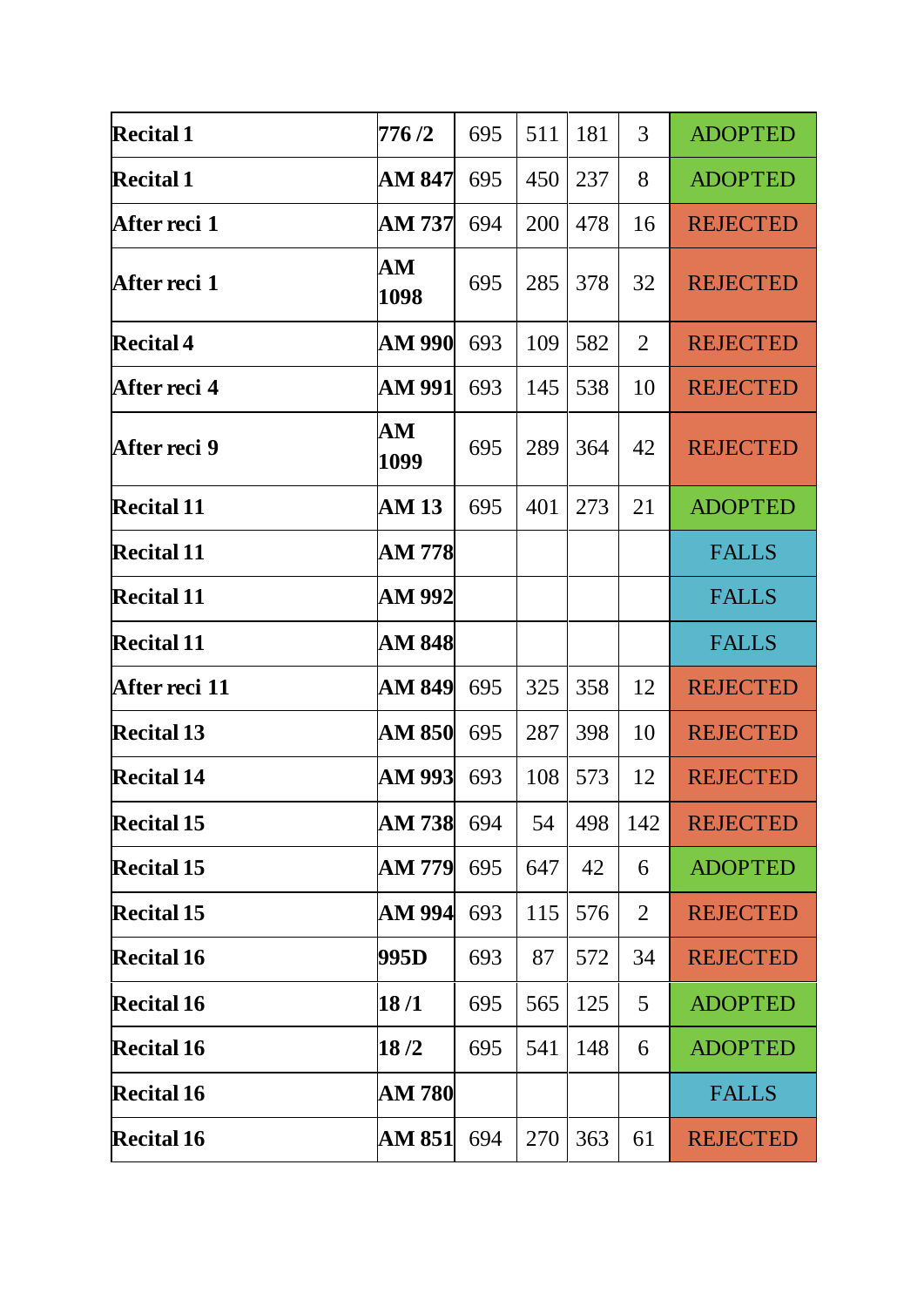| After reci 16     | AM 727             | 695 | 291 | 397 | 7              | <b>REJECTED</b> |
|-------------------|--------------------|-----|-----|-----|----------------|-----------------|
| After reci 16     | AM 852             | 695 | 287 | 349 | 59             | <b>REJECTED</b> |
| After reci 16     | AM 853             | 695 | 506 | 155 | 34             | <b>ADOPTED</b>  |
| <b>Recital 17</b> | AM 781             | 695 | 582 | 108 | 5              | <b>ADOPTED</b>  |
| <b>Recital 17</b> | AM 854             | 695 | 321 | 364 | 10             | <b>REJECTED</b> |
| <b>Recital 17</b> | AM 996             | 693 | 121 | 568 | $\overline{4}$ | <b>REJECTED</b> |
| After reci 17     | 782 /1             | 695 | 548 | 142 | 5              | <b>ADOPTED</b>  |
| After reci 17     | 782/2              | 695 | 377 | 310 | 8              | <b>ADOPTED</b>  |
| After reci 17     | $21=$<br>$783=$    | 695 | 642 | 42  | 11             | <b>ADOPTED</b>  |
| After reci 17     | AM 784             | 695 | 569 | 70  | 56             | <b>ADOPTED</b>  |
| After reci 19     | AM<br>1100         | 695 | 349 | 339 | 7              | <b>ADOPTED</b>  |
| <b>Recital 20</b> | AM 997             | 693 | 120 | 570 | 3              | <b>REJECTED</b> |
| <b>Recital 21</b> | 998D               | 693 | 89  | 570 | 34             | <b>REJECTED</b> |
| <b>Recital 21</b> | AM 855             | 694 | 277 | 406 | 11             | <b>REJECTED</b> |
| <b>Recital 21</b> | <b>AM 728</b>      | 695 | 353 | 321 | 21             | <b>ADOPTED</b>  |
| <b>Recital 21</b> | ${\bf AM}$<br>1181 |     |     |     |                | <b>FALLS</b>    |
| <b>Recital 21</b> | AM 785             | 694 | 674 | 16  | $\overline{4}$ | <b>ADOPTED</b>  |
| <b>Recital 22</b> | 999D               | 693 | 70  | 576 | 47             | <b>REJECTED</b> |
| <b>Recital 22</b> | <b>AM 22</b>       | 695 | 443 | 241 | 11             | <b>ADOPTED</b>  |
| <b>Recital 22</b> | 786 /1             |     |     |     |                | <b>FALLS</b>    |
| <b>Recital 22</b> | 786/2              |     |     |     |                | <b>FALLS</b>    |
| After reci 22     | AM 787             | 695 | 295 | 395 | 5              | <b>REJECTED</b> |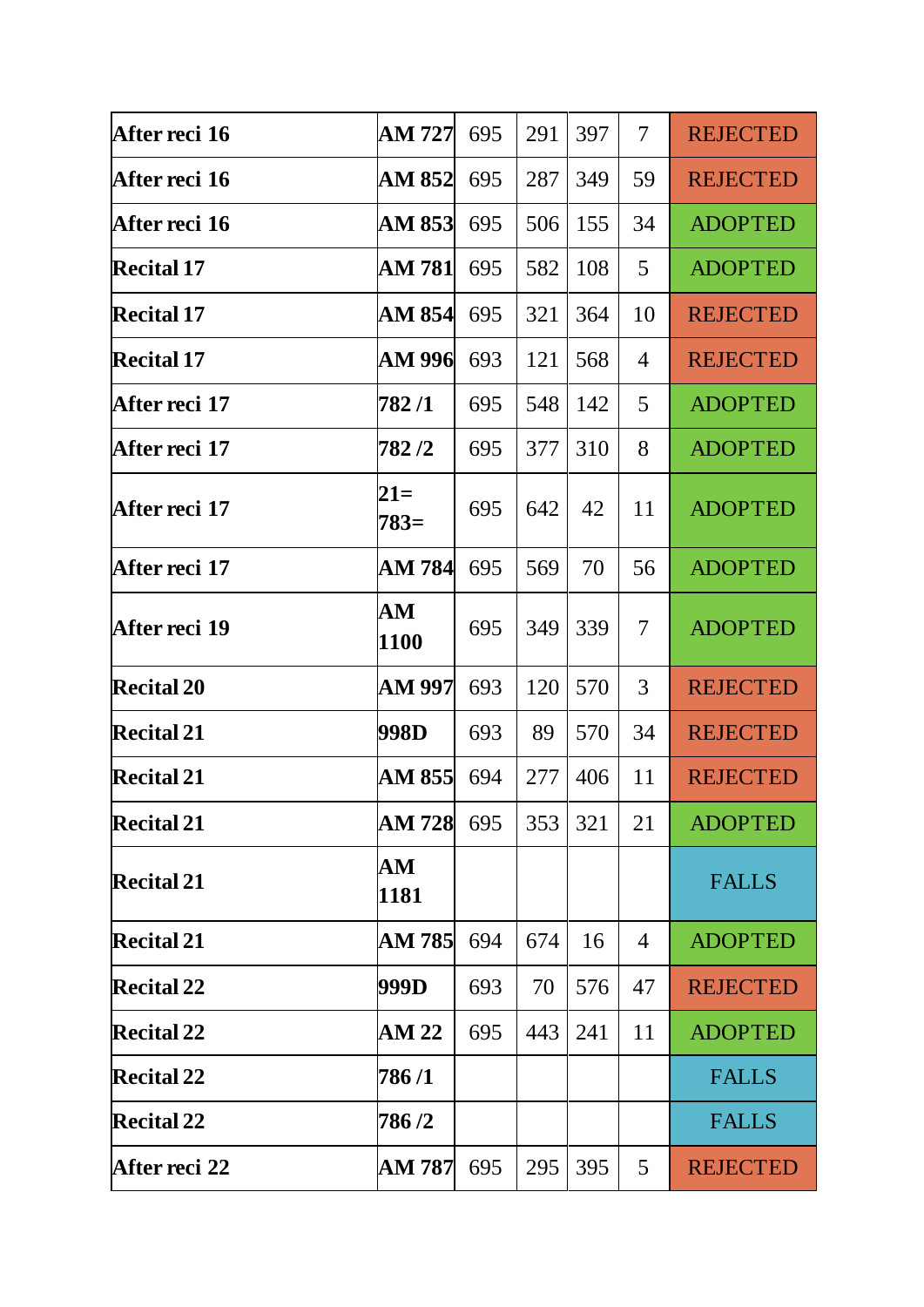| After reci 22     | AM              | 695 | 309 | 337 | 49             | <b>REJECTED</b> |
|-------------------|-----------------|-----|-----|-----|----------------|-----------------|
|                   | 1101            |     |     |     |                |                 |
| <b>Recital 23</b> | <b>AM 788</b>   | 695 | 297 | 392 | 6              | <b>REJECTED</b> |
| After reci 30     | $28=$<br>$791=$ | 695 | 636 | 52  | $\overline{7}$ | <b>ADOPTED</b>  |
| <b>Recital 31</b> | <b>AM 29</b>    | 695 | 445 | 121 | 129            | <b>ADOPTED</b>  |
| <b>Recital 31</b> | AM 792          | 695 | 555 | 128 | 12             | <b>ADOPTED</b>  |
| Recital 33        | <b>30D</b>      | 695 | 584 | 104 | $\overline{7}$ | <b>ADOPTED</b>  |
| <b>Recital 33</b> | AM<br>1182      |     |     |     |                | <b>FALLS</b>    |
| <b>Recital 37</b> | <b>AM 33</b>    | 695 | 557 | 135 | 3              | <b>ADOPTED</b>  |
| Recital 37        | AM 793          |     |     |     |                | <b>FALLS</b>    |
| After reci 37     | AM 729          | 695 | 469 | 197 | 29             | <b>ADOPTED</b>  |
| <b>Recital 38</b> | 794 /1          | 695 | 396 | 295 | $\overline{4}$ | <b>ADOPTED</b>  |
| <b>Recital 38</b> | 794 /2          | 695 | 307 | 383 | 5              | <b>REJECTED</b> |
| <b>Recital 38</b> | AM 856          | 694 | 511 | 178 | 5              | <b>ADOPTED</b>  |
| <b>Recital 39</b> | AM 795          | 695 | 588 | 104 | 3              | <b>ADOPTED</b>  |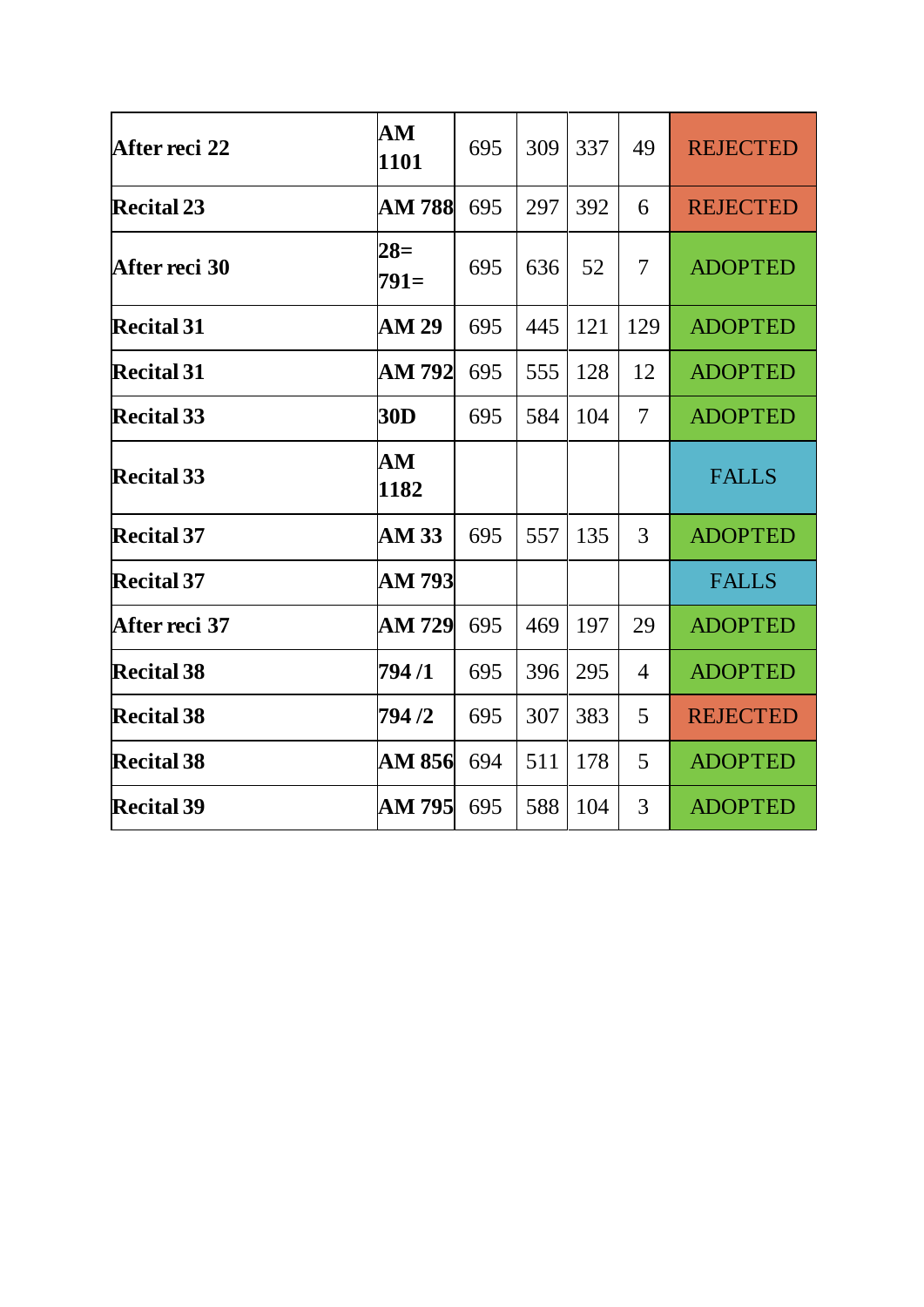| <b>Final votes - First voting session</b> |    |                |  |  |          |         |
|-------------------------------------------|----|----------------|--|--|----------|---------|
| Subject                                   | AM | Voting         |  |  | $\Omega$ | Result  |
| $(A9-0179/2020)$<br><b>Deforestation</b>  |    | 695 377 75 243 |  |  |          | ADOPTED |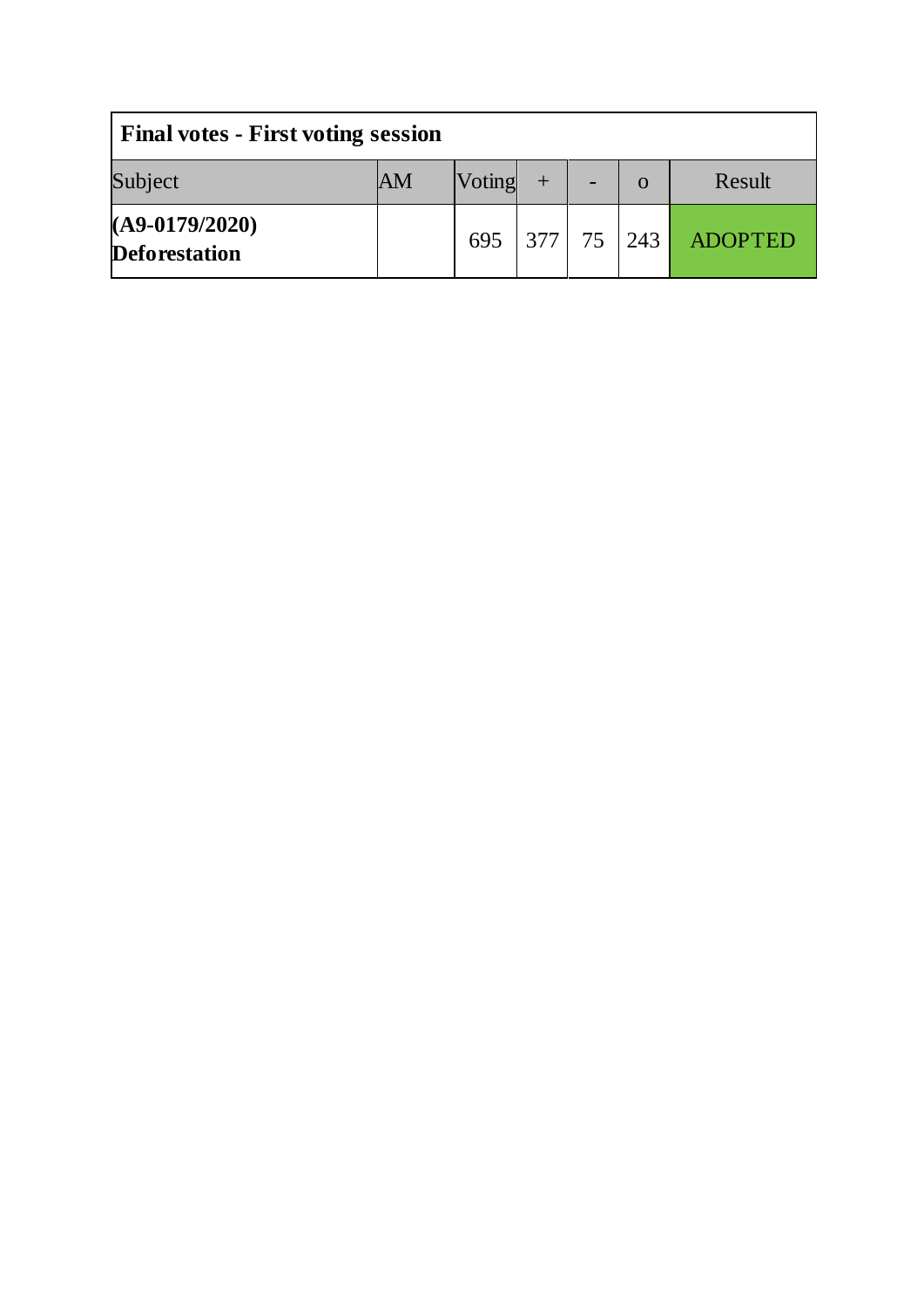| <b>Gender Equality</b> |                 |        |     |     |              |                 |  |
|------------------------|-----------------|--------|-----|-----|--------------|-----------------|--|
| Subject                | AM              | Voting | $+$ |     | $\mathbf{O}$ | Result          |  |
| § 1                    | §/1             | 687    | 536 | 86  | 65           | <b>ADOPTED</b>  |  |
| § <sub>1</sub>         | $\S/2$          | 687    | 357 | 179 | 151          | <b>ADOPTED</b>  |  |
| $\S 5$                 | $\S/1$          | 686    | 555 | 37  | 94           | <b>ADOPTED</b>  |  |
| $\$ {5}                | $\S/2$          | 686    | 476 | 148 | 62           | <b>ADOPTED</b>  |  |
| $\S 7$                 | §/1             | 687    | 620 | 26  | 41           | <b>ADOPTED</b>  |  |
| $\S 7$                 | $\S/2$          | 687    | 339 | 326 | 22           | <b>ADOPTED</b>  |  |
| $\S 9$                 | §               | 687    | 362 | 278 | 47           | <b>ADOPTED</b>  |  |
| §11                    | §/1             | 687    | 522 | 145 | 20           | <b>ADOPTED</b>  |  |
| § 11                   | $\S/2$          | 686    | 471 | 147 | 68           | <b>ADOPTED</b>  |  |
| $§$ 13                 | §/1             | 687    | 659 | 20  | 8            | <b>ADOPTED</b>  |  |
| $§$ 13                 | §/2             | 685    | 479 | 140 | 66           | <b>ADOPTED</b>  |  |
| $§$ 15                 | AM <sub>2</sub> | 687    | 310 | 360 | 17           | <b>REJECTED</b> |  |
| §16                    | §/1             | 687    | 530 | 144 | 13           | <b>ADOPTED</b>  |  |
| $\frac{1}{3}$ 16       | §/2             | 686    | 364 | 292 | 30           | <b>ADOPTED</b>  |  |
| § 17                   | $\S/1$          | 687    | 522 | 146 | 19           | <b>ADOPTED</b>  |  |
| § 17                   | $\S/2$          | 687    | 354 | 316 | 17           | <b>ADOPTED</b>  |  |
| §19                    | $\S/1$          | 686    | 512 | 72  | 102          | <b>ADOPTED</b>  |  |
| $§$ 19                 | $\S/2$          | 687    | 604 | 34  | 49           | <b>ADOPTED</b>  |  |
| §24                    | AM3             | 687    | 314 | 354 | 19           | <b>REJECTED</b> |  |
| §25                    | AM <sub>4</sub> | 687    | 294 | 369 | 24           | <b>REJECTED</b> |  |
| §26                    | AM <sub>5</sub> | 687    | 459 | 214 | 14           | <b>ADOPTED</b>  |  |